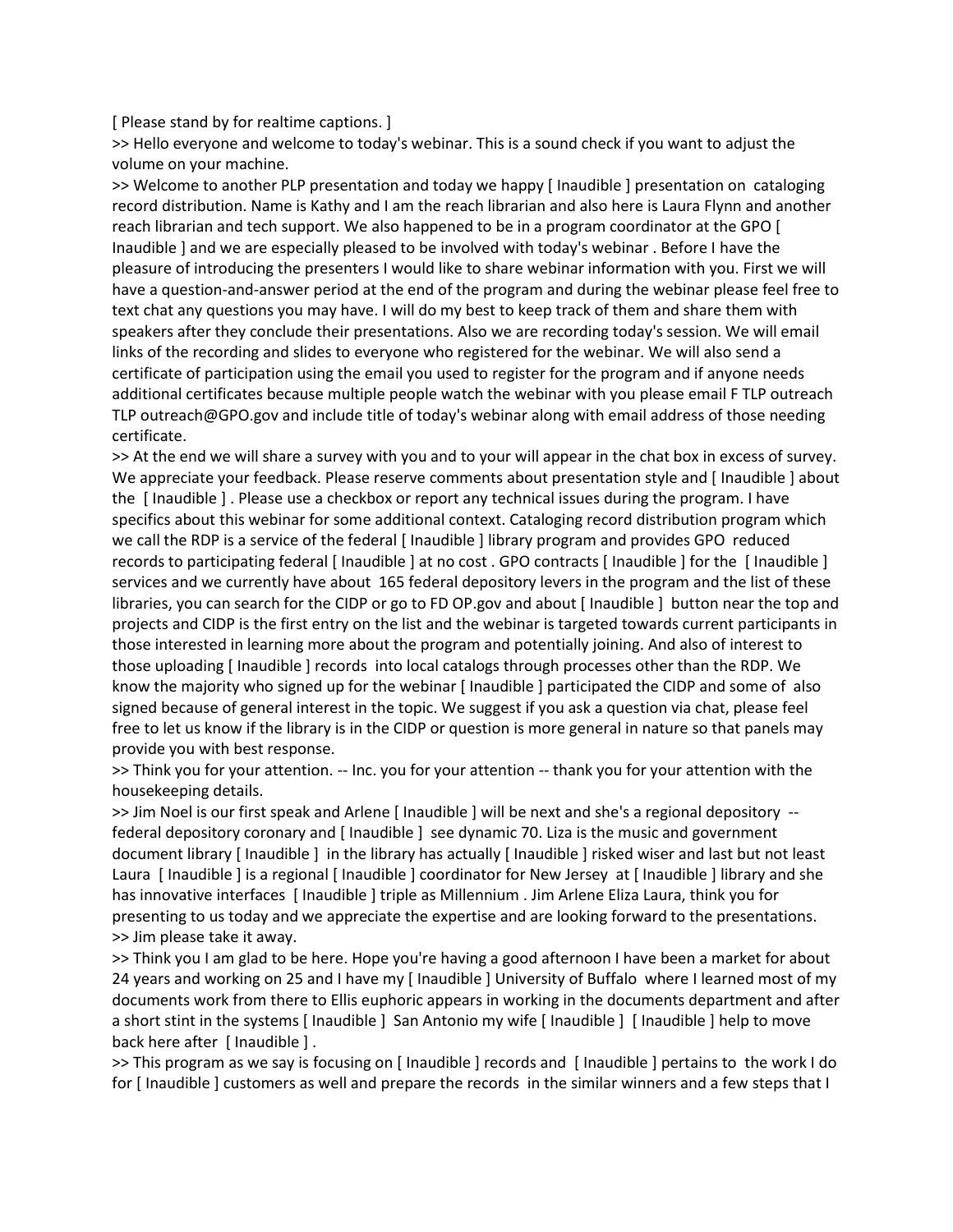do [ Inaudible ] that I don't do here . Mostly involving [ Inaudible ] on the records . When looking at what we do with the records. We will slide ahead.

>> The notification from GPO and the system that I have new files coming in and this message is what I see one files are delivered to me. That is usually followed by an email via GPO staff and how many records there are for the month.

>> Two copies for us to use and gives us crosscheck of the files.. We get several thousand records on combination of current cataloging and historic [ Inaudible ] records . Historic records are based on GPO actual shelf list in house and up to now have not been [ Inaudible ] cataloging and that will change but they have a different project in only a few people have chosen to get records for.

>> I will mention that shortly.

>> I do check them over for basic things when I get the records and run several stuff that there are [ Inaudible ] records are uniform and easy to handle. For example, [ Inaudible ] fields and records coming into us usually often have multiple [ Inaudible ] and diversion that is used locally in the GPO catalog for holding location information. And also Google book links and other links and pretty much all I care about or what to CR the permanent links, the pearls and other similar links. I strip out everything else. We will have up to four or five of the URLs and when we are done we end up with one or two that are actually girls. -- Pearls.

>> We itemize number -- numbers like record number 78 and [ Inaudible ] . Next are 0494D1 and change it to [ Inaudible ] and again this is mashing the records more accurate and getting them to where they need to be. Similar process gone to other fields as well and today I'm running [ Inaudible ] file because tomorrow is a certain part of the month and that's when we put the files first month worth of data that includes OCL number. So I checked for proper handling of that.

>> Because we support customers who get shipping [ Inaudible ] from us we do match the records that we get to the shipping records that we have here and we produce shipping list records every week from files we get from GPO and GPO website. Then we match the records based on the suit.number and format so we have a matching run for the microfiche and paper and that element can be included in the [ Inaudible ] record if you're still getting ship was records and changing over.

>> Another step is evolving matching records what we have come in so we can make sure they are new or changed. In this case change means we have seen it before and maybe nothing different about it but happens to be not new to us.

>> Typically between one third and one half of the records are changed. A lot of new records may not look that new because they are coming into us because of a different project involving updating older cataloging to new fields. To link up to a new online catalog record but a variety of reasons why open records come in and either new or changed depending on the process matching the database or not. >> After we do normalization and other elements we go into production. That starts with the Thursday of the second Friday. That is today. We run a stop that matches the records in that file from GPO against each library item profile and maintain the profile every week so we check with GPO website for the union lists of items selections and copy to the in-house version to make sure it's up to date. Then records to the item numbers and apply other steps that may be [ Inaudible ] excluding things or social locations or notes. And subverting records by format. And those that we are used to doing. We can do that usually over the course of from start to finish and probably takes two or three hours.

>> And as we said earlier there's 100 and And as we said earlier there's 165 libraries and many of you put out two or more files. And by the time everything is done, final records are produced on Friday because we have a few libraries that require a second stop an initial output and they are customers who are getting additional [ Inaudible ] from some other paid service they have. So they put records through the final step and everything is done on that Friday.

>> Was records are put out, and email notice [ Inaudible ] told to us and this happens over the course of the run. Someone who is early list will get a message much earlier than someone later in the list but you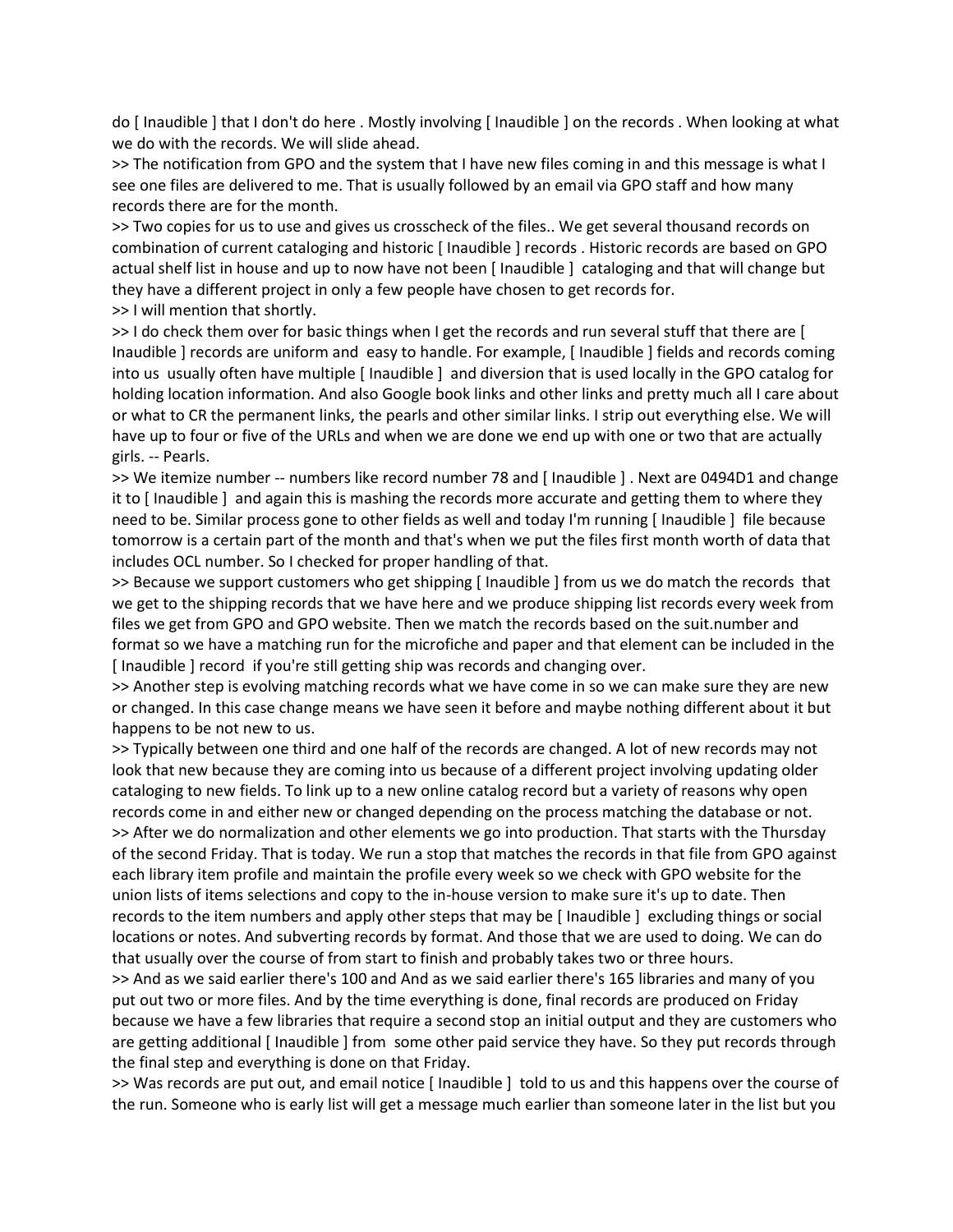only know about your own records. The link are in the emails and easy way to get to files, they will bring up a webpage [ Inaudible ] directory here at archive with the file and you either pick them that way by right clicking on the link and downloading or you may have your own process where using [ Inaudible ] process and we can help you with that if you are having trouble. Files are available for 14 days and you can have them extended if you need to. If you are in vacation and need till the end of the month we can do that easily. Files can be reposted but it is extra work for that.

>> Several days after they are run, if you have a few days left to get files we will check in with GPO to let them know who may not have picked up the files. We run reports that we can half to see if the files are retrieved. And in cases where they have not, we will let them know so they can check in with you. May be an oversight or a step change in no one told the new person to do this. Or some other reason why, [ Inaudible ] . At the end of the month we generalize everything and what the library workers and number records [ Inaudible ] selected and give them a rank and lifting of the library so they can see the small batches in large numbers and we also give them a list of conversations we had. People calling her email and we make a note of that and send it back to GPO so they can see what discussions we have and having.

>> That is this a operation. Asked more questions through chat approach or after the rest of the presentation if anything comes up in any other presentations I will be happy to address those. Leave notes for us and we will go from there.

>> And reach me at this contact at any time.

>> Arlene, take it away.

>> Thank you Jim. I am the organ regional [ Inaudible ] for organ working at the state library and a little bit about myself, I worked in depository library with both academic and state library settings for about 25 years. And probably about half of that time I have worked with Mark I've either as a paying customer or as we are now for the last several years AC RDP number and I want to say something about the state library, we are the regional library for the state of Oregon we are different here in Oregon and that we do not have a regional collection housed at the library. We have a shared housing agreement with three other libraries in the state. It means we don't have a typical regional collection profile. We are much more like a selective repository and receive a subset of the items available from GPO and we allow our universities with which we have housing agreement that directly select regional copies. Again we are much more like a, when it comes to the shoe loading records we are a large select. As I mentioned, the state library is currently a CIDP member and mostly because we have budget cuts a couple years ago and we took advantage of the opportunity from GPO to get records from archive for free. We only get E records. Electronic records only. We don't get a lot of print material and we always found it easier for us to print the material we received from GPO into the regular cataloging workflow. So we only receive electronic records through the program. For I get started I want to start by talk about an issue that anyone who starts working with archive will have to take about and deciding whether you're going to get just the new monthly record or also going to receive change record files that Jim mentioned. For me the best way to think about this was to use a pro and con list and definitely pros and cons on both sides. I tried to pull a few issues for you to think about as you are trying to make a decision. One of the obvious prose is when you receive a record, updates information that happens and if there is a serial record that Leinster have title information change in that type of thing, it is a way to keep records up to date and not a lot of extra intervention that needs to go on. The other advantage, if you have made changes in the profile historically, and for whatever reason you did not get a serial record because you had not been selecting that record when it was first published, you can get those records into the system by having change record service. Anything that had not previously selected now selecting is a way to get those records into the system when they are up dated. Another advantage and we take it manage of that quite a bit because at various times we make decisions not to include certain types of records and now we are much more inclusive and backfilling those records that we did not get enviously.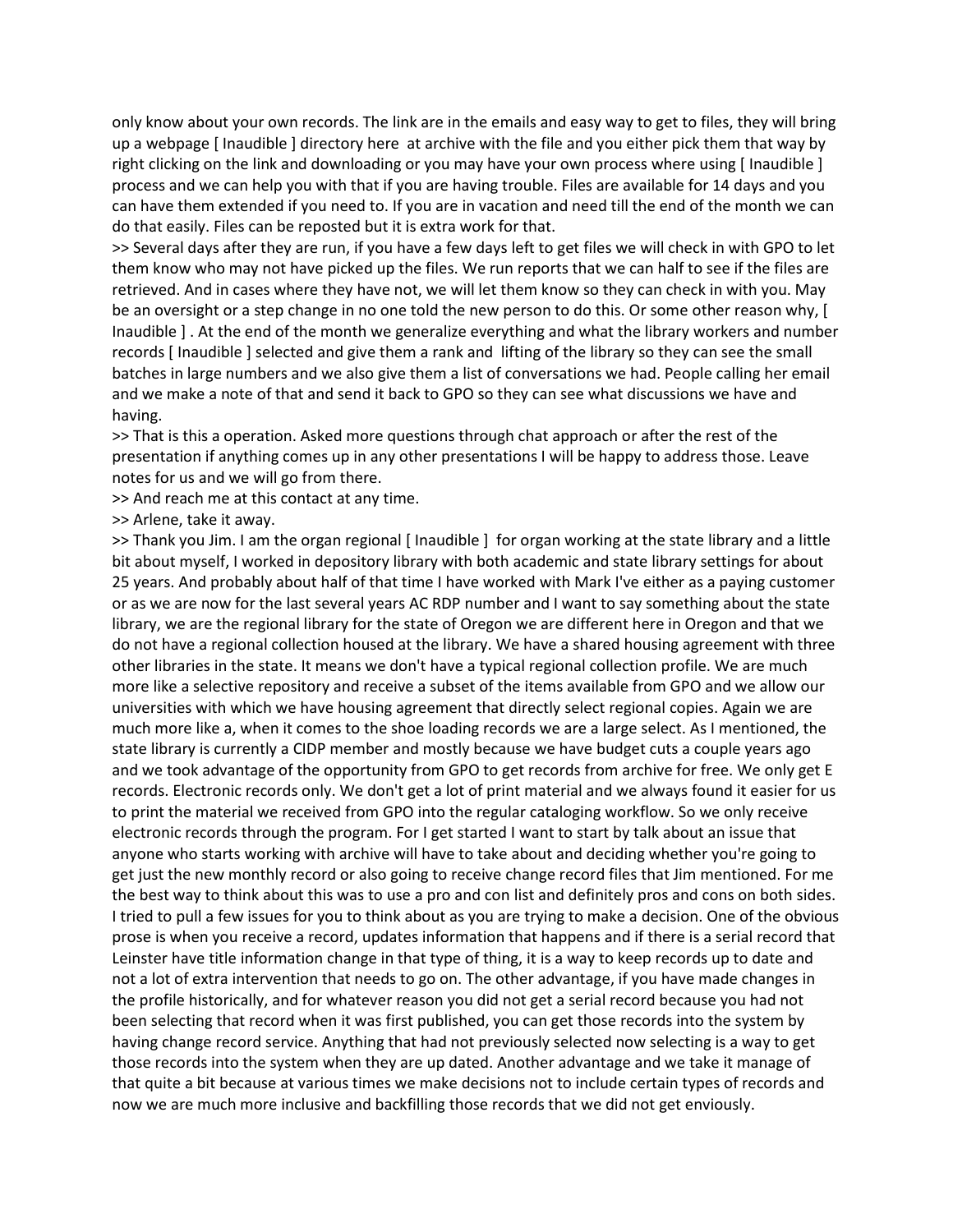>> The main issue is with change records they have to overlay on specific records and obviously, I think any analysis and we pretty much have issues when it comes to overlaying records. There is a variety of different things that can happen and probably the things you need to think about are in terms of youth do local editing on records once they are in the system you can lose the information if you overlay. Sometimes matching the work periodically because of minor differences in fields and that type of thing. That is something to think about. Are you in a position to overlay the process and load the change record. Also I think about is this worth the extra work of adding records? Sometimes changes in the records are minor. Try to look at before-and-after to see where change exit wasn't it's hard to see sometimes. Sometimes I feel it's not worth the amount of work it takes to process the workers for the changes you are getting. It does and up to you. The benefit outweighs disadvantages that we do about the change record into the system which I will now talk about. I wanted to start out with that one decision point before I got started on the particular system. We are seriously Symphony system and the technical side we use work close software and I also use and market it [ Inaudible ] connection which I did not list and that is another piece of software I use in my process and I will get started with the preprocessing.

>> There are a few things we want to make sure in the records that we want to have local information in the records and we found the easiest way to do this is to do editing on the record files and market it before we do that. I made note of a couple things we didn't do standardly in the preprocessing stop. We delete [ Inaudible ] fields and add custom links , custom text in the 856 [ Inaudible ] and that display is the way we want it to. And then we had a local field for us that we use for accounting collection statistics. And I will give you a sense of what a record looks like in the Mark edit environment and had related parts you see on the slide are the information that we are adding locally. It gives you a sense of what it looks like. If you have the service [ Inaudible ] they will do this note for you and their processing but with COPD that have as many options and we chose to do this processing on our own and market it. It actually gives me a chance to review records before I load them and gives me a sense of what types of records are there and what topics answers are being covered. It is actually a step I don't mind doing because it gets me into the records before I load them.

>> The next step is we add the holding CLC. The processes I use Mark edit to export a list of CLC numbers from the record. That is in the oh That is in the 01 Mark Field. I use that list and copy it into the O CLC processing service and use that to update the whole link. That is the easy way to for us to do batch update and again Mark I can provide those services to do that updating it again we do it on our own because we are not able to pay for extra charges associated with that. Another reason I like to use this process is I actually get a report after the batch processing that tells me which of these records in the file are truly new records that we do not have holdings attached to them and sometimes it turns out that we do have some records that actually are all ready having holdings attached. I will show you that. We are under successful action session and they are all records that we did not have previously and now the holdings are set on those. In the file I loaded I also had three records that come back as in the error report, and what it tells me is those records are also all ready have holdings that. -- Holdings set. You have a good sense of records that are in the system and actually is easily displaced. You can use the report to go back and troubleshoot after you loaded the records. Now I will move to loading records. And workflows it is basically a two-step process. First is import the Mark file into the system and in our system we use the utility menu and import section. Then you do what is called schedule a new report. To load records in this Symphony need to use a report menu. What I will do is take you through a couple slides that show you that. I want to make sure everyone understands these reports and settings that are wired in [ Inaudible ] system are specific to the way each library configures their system. What my settings are probably not what your settings need to be and it is important as you set this up that you work with the system an administrator or catalog or people that worked with the system in terms of loading records to get the settings correct. It took me a while to get the set up with trial and error things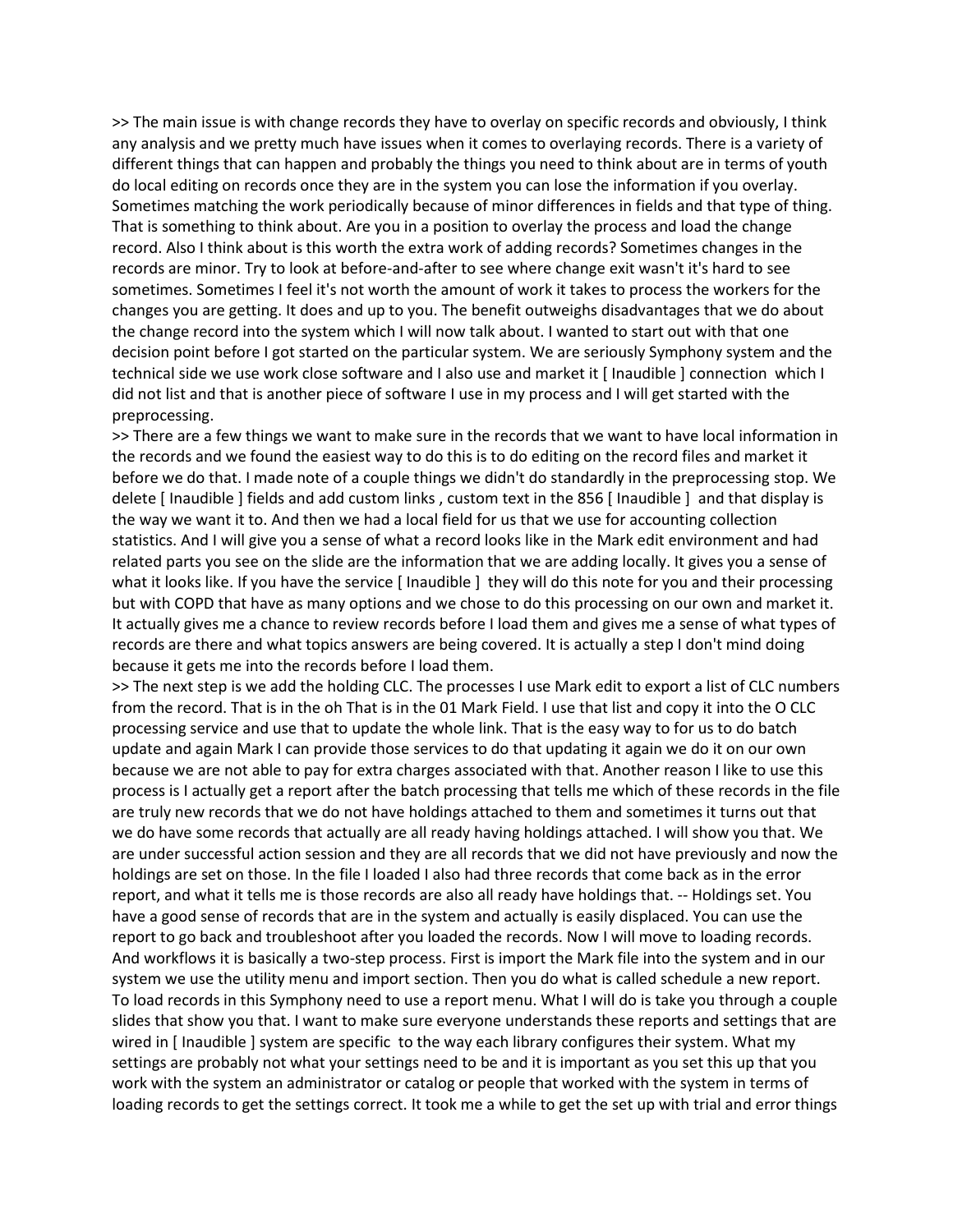when we initially set it up but once you set it up, it is actually set there as a template and you can use it each time you load the records each month.

>> Let me take you through those screens. This one is the import screen which is straightforward. Choose the file and give them file a name that you can use within the system. Then switch over to the report module and this is running the new report and what it looks like. These settings are preloaded. Bring it up each time and the only thing I have to do each month is make sure I have the correct file name at the top. They make sure the correct file name is there. I wanted to say, these settings are particular to your system configuration but I wanted to make a note about using the update catalog date field. We found if you choose the never option and leave it in a perpetual state of not having an actual date, it works better for the overlay process. And I can talk to people in more detail about that off-line if you have Austin's about the specific system related to that. The final thing after the records have been loaded, we get a report and I use the data in the report to do to desk troubleshooting to see if information I have from the most the -- from the letter OCL report. It's hard to use it gets cold formatting wise and I think there are things you can do to work within the system to make a format better, something like covering it so it displays an Excel rather than text version and I hear it makes it easier to review. In general I have not taken the time to do that is seem to work well with the OCL reports . As with the report looks like and I highlighted the specific data points I look to. In this case I loaded the file that had all changed records and when it loaded it did not create any new records but it did overlay 49 existing records.

>> I will also show this is further down in the report a list of records and use the it is in an awkward Mark format and difficult to review. Title by title so that is why I use that report to do my troubleshooting. >> Again I try to hit the highlights. There are obviously more specific things we can talk about in terms of the system and settings and best practices and I am happy to answer those questions at the end of the presentation or off-line at any time. There is my contact information for you and I will now pass it on to the next speaker.

## >> [ Indiscernible - low volume ]

>> -- We have been a depository since 19 070 selection rate of 95% but we received mainly electronic publications in very few tangible documents. A large legacy collection and a lot of which is on catalogued in use the [ Inaudible ] Voyager [ Inaudible ] and receive archive records 1990. We have been a CIDP participant since 2013. This is the workflow and very straightforward. We received an email from Mark I've telling records are ready for pick up and load them into the catalog and catalog the documents we receive and review any additional records that we may have received. I want to take you to these steps and expand. After we receive an email telling the records are ready for pickup, we load the records. We have someone in technical services and his name is Jack who loads records into the catalog. He has written his own loaner program.

>> And written his own loaner program that makes a few changes in the records when they are loaded and strips out a few fields we do not need an answer notes which we will see later. He also attaches holdings to each record and tells me he could load the record using the Voyager bulk in Port future but it would take several steps in the program does it more efficiently. After he loads the records he send an email to the library assistance and myself. This notifies us the new records have been loaded and gives us important information about the types of records loaded. Here is an example of an email. Month is pretty typical and I want to discuss how we handle the record. As you see we loaded 1599 records in June and of these 545 were overlays. These match on the OCL number and we don't generally check these as the process seems to work well. We also loaded 973 records for new online publications. These are records that have URL. We do not check the links and there is too many and we have another method of checking broken links after they are in the catalog. The requires a bit of explanation. A tells us anyone records were loaded surprised. This is a number records loaded for tangible documents. We loaded them suppressed which in the Voyager system means they are not visible in the public catalog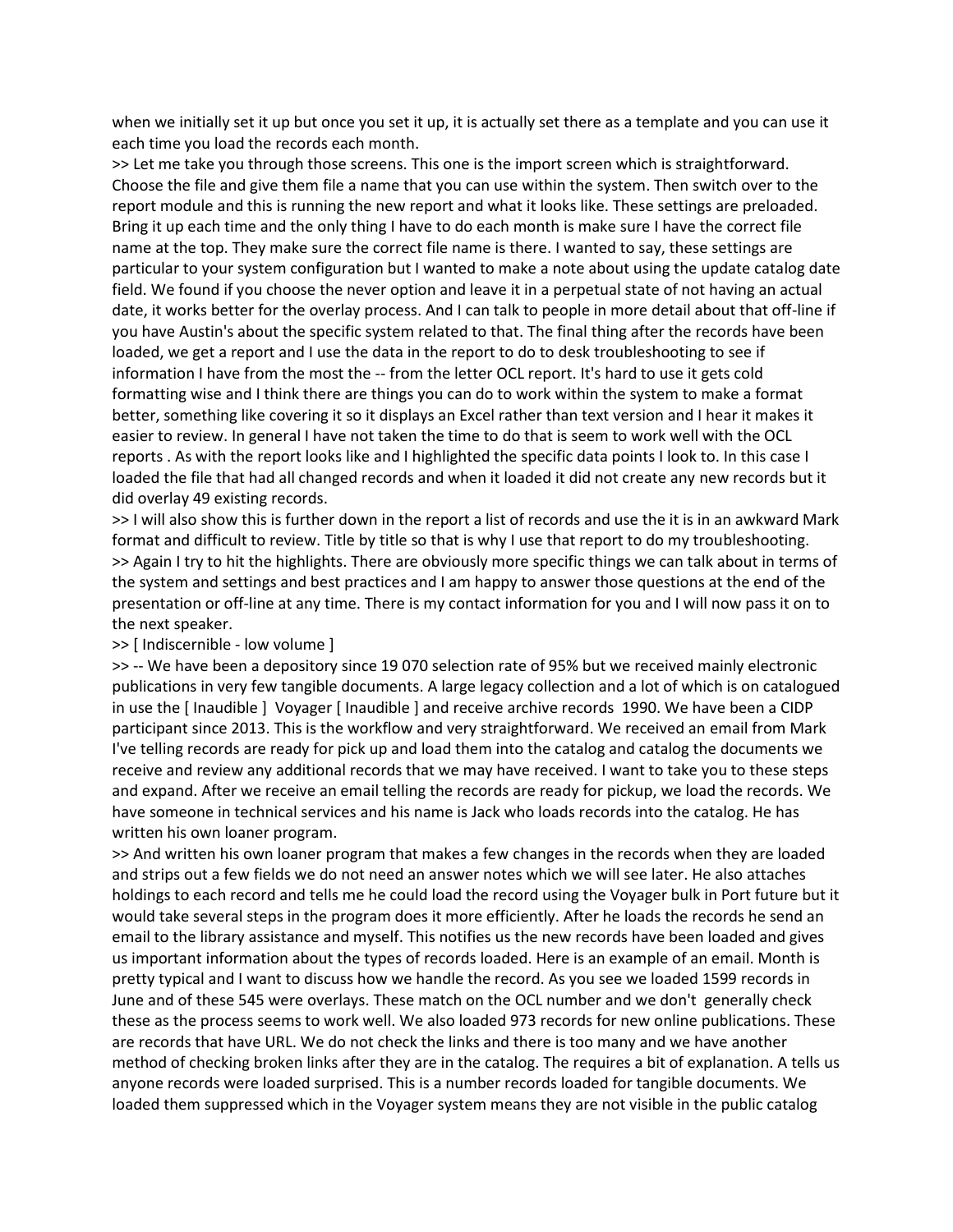and loaded suppressed because we went to check the record to make sure we have the document before we add it to the public catalog and you can see at the top and excel file is attached which gives us a list of the suppressed Mark records. Creates a list for our convenience. As you see we do not do a lot of checking of records. One of the benefits of receiving the RDP records is not having to verify each one. All records are loaded with holding attaching complete when they are loaded. Only records we spend much time on our records for tangible documents which are about 5% of the records we receive. I want to look more closely at the list of suppressed records.

>> This is a portion of the list that was attached to the email on the previous screen. These are records for paper documents. As you see it contains very basic information pulled from each record. I list the Voyager number, title and location code. Using this list, the library assistant catalogs the documents we have received and if everything goes well, the tangible documents we received will have a record and you will get barcoded and on the shelf.

>> Here is an example of one of the records for a tangible document that is loaded into Voyager. The record is suppressed in the catalog, that is the box with the checkmark in a note is added to the top of the record reminding us it is suppressed. When we catalog a document we removed the note at the top and uncheck the suppressed box and barcode the item. Every month we catalog the tangible documents received but always have records left over. We always receive more records and documents. >> As an example, here is the same portion of the list of records for paper documents. I marked out the ones received in catalog. Others are records without a document or at least a recently received document. As it turns out we received some Mark records for older documents every month and here is an example.

>> As you see this one is for 1990 NASA [ Inaudible ] . I spoke with Jan why we were getting these records as they are not in publication and she says as many of you know, GPO is working through the backlog. We find a lot of these are analytics for publications in series and publications that for some reason were never catalogued when they were new. You can filter out these kinds of records for instance if you only retain the documents for five years and elect to receive only documents less than five years old. For our collection we are happy to get them. A significant portion is on catalogued. They help fill in the gaps. In fact we did have this microfiche on catalogued in the collection and now catalogued. Sometimes we get records for documents that would be withdrawn or lost or never received and delete the record. This is the most time-consuming portion of the process because we have to investigate each record which sometimes requires searching for the peace and the collection. >> Overall we've been happy with the service and allows us to manage a large number of marked records in an efficient way without a lot of intervention on our part. When we deselect and I don't the profile changes immediately and receive the correct records. Quality record seem to be good. We like receiving the records for older publications even if it is more work since it helps catalog the legacy collection and of course we like not having an added cost.

>> I will turn this over to Laura.

>> Hello everyone. I am Laura Harris from the Newark public library in Newark New Jersey. A little bit about us. We are the largest public library in New Jersey. We have been of federal depository since 1906 and we have been the regional depository since 1963. I will be including concerns from some of my selective in this talk as well as my own experience. We just joined the CDR P in May but we have been a market customer since 1997. 20 years so obviously like it. At the time our ILS was dynamic. And repurchase the full retrospective record vector 1976 using a grant. And we started receiving the ongoing record services as well. Once we loaded the record we saw an immediate increase in document usage. An important advantage to joining the sea RDP or otherwise cataloging the document. We migrated our library system to innovative interfaces 1 AM in 2005. The types of records we received our current blue - - bubble copy -- biblical copy and we get [ Inaudible ] holding set in CLC and those services will continue to purchase from archive and we've begun to receive the historic shelf list record the RDP. We do not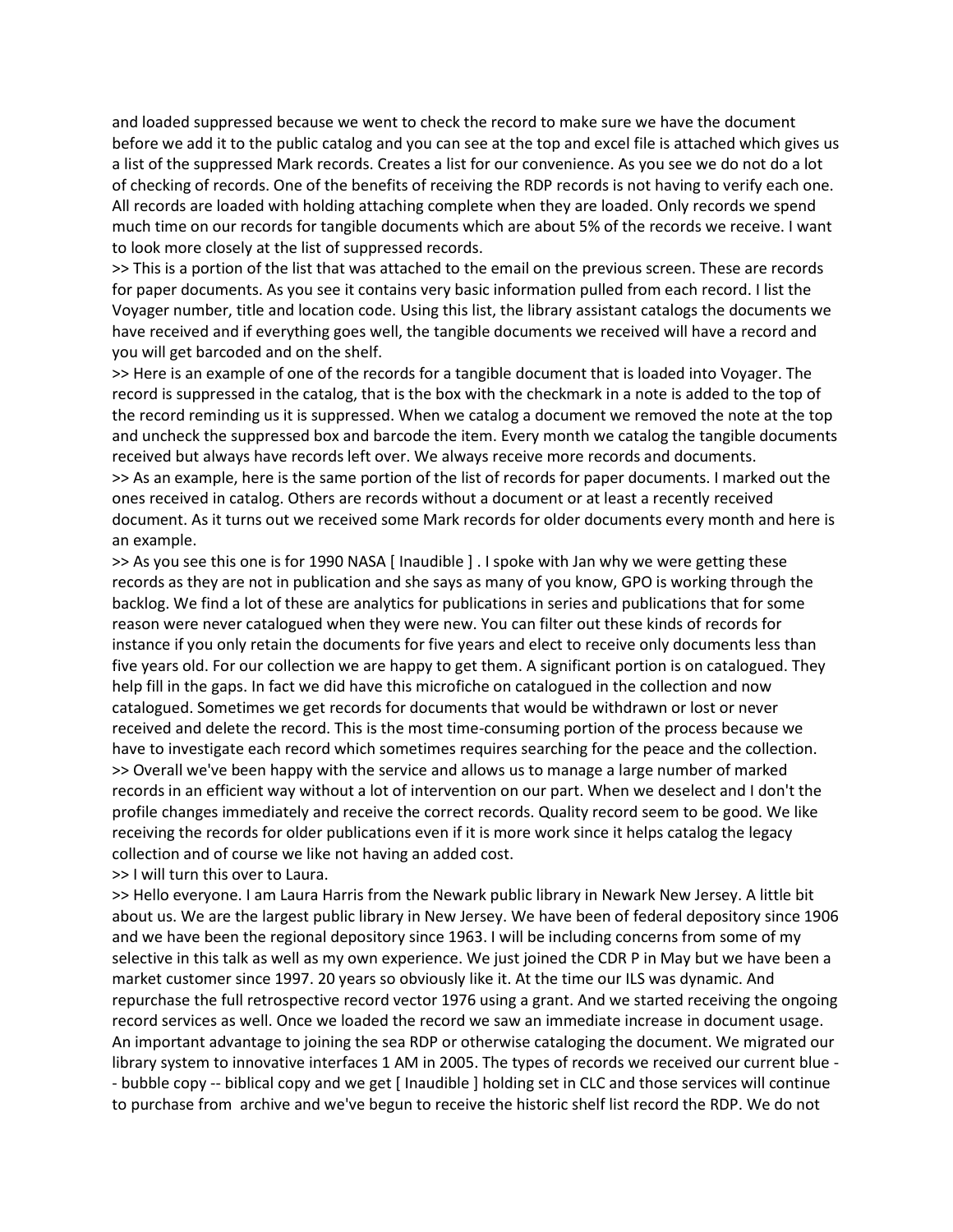receive changed records, shipping list records or smart barcodes and that would affect the workflow if you do receive those.

>> Aside from the improvement in public accessed, something else that affects our workflow, we now also use the catalog as a shelf list and required shelf list and that has a number of advantages. We eliminated very intensive workflow and used with the old key base for shelf list. The marked records have a lot more information than each document then we were able to type in. And key base for if it rings a bell you can anticipate another advantage to having the shop list in the ILS and in the ILS is protected by ensuring the data gets backed up and the software gets updated. There is no more wondering whether the next version will run with software. In order to [ Inaudible ] each PC receive [ Indiscernible - low volume ]

>> Some libraries don't want to catalog certain format such as CD-ROM and we catalog all formats including those puzzles that we got from NASA that one time and we have not found it to be much effort from cataloguing a different book. The sea RDP sends a bibliographic record and we at the peace by barcoding the monograph and checking in each issue of the serial.

>> What does that entail? My assistant and I do the depository cataloging in our office and that is pretty unusual. Normally the cataloging department will be doing all of these tasks that I describe. And having talked to other depository coordinators, they might be nervous about the work or government documents will require certain procedures but they don't. As far as records are concerned, we get an email notification each month when records are ready when other presenters have noted and we download our files to a PC and we load them into the catalog using the data exchange menu. This takes only a few minutes and very simple. Batch record loads from archive and the sea RDP, however you get them save a lot of time over download cataloging records individually from OCLC or some other utility. >> Has for the documents them selves, once they have been processed and the numbers put on, we divide them between monograms and cereals in this goes for all the different formats, print DD and my assistant barcodes the monograph and I check in the cereals although my assistant can also check in cereals and pretty much everything that I'm mentioning 10 be done by library assistant. Monograms are recorded by looking up the bibliographic record for each piece and attaching what is known in millennium as an item record. I believe the other presenters were referring to these as holdings records. And the way that is done is there is a fill in the blank template which the ILS administrator would create and it's easy to fill in and takes only a few minutes per item. The cataloging department probably Aarti does the same procedure for books and he may have a slightly different template for the government document and the cuddling department will all ready be familiar with the procedure. If you are worried about the expense of marketing is not strictly necessary list items circulate or have several copies of the same item in the same location. This is an example of an item record in millennium and at the bottom it would go the barcode and volume number if you have a multi-volume set and a type of item, this one says book and top rate is the location. There is also circulation information and other things that are handy.

>> And cereals require a learning curve to set up and you have to enter the publication pattern for each one. Once you have done that the check-in is quick and easy and the main method of checking in is in the millennium to get a tracking card and it looks like this. Once you have done the publication pattern the card will predict what comes next in you click on an issue that has arrived and quick check-in at the top. And there are a couple other methods for entering cereals in millennium. Sometimes we will create individual and records for servers that are irregular and you cannot make a publication pattern for them. And innovative interface itself recommended using holding summaries if you're putting in ranges of back issues. This is what that looks like and in the middle you can see the range of cereals and what it looks like and use the blanks at the bottom to alter or add a range of cereals to that holding summary. >> That is all there is to the workflow. Divide up the monograph sensors and check them in. We found that cataloging a document increases public sauce while it saves us time and now the sea RDP is saving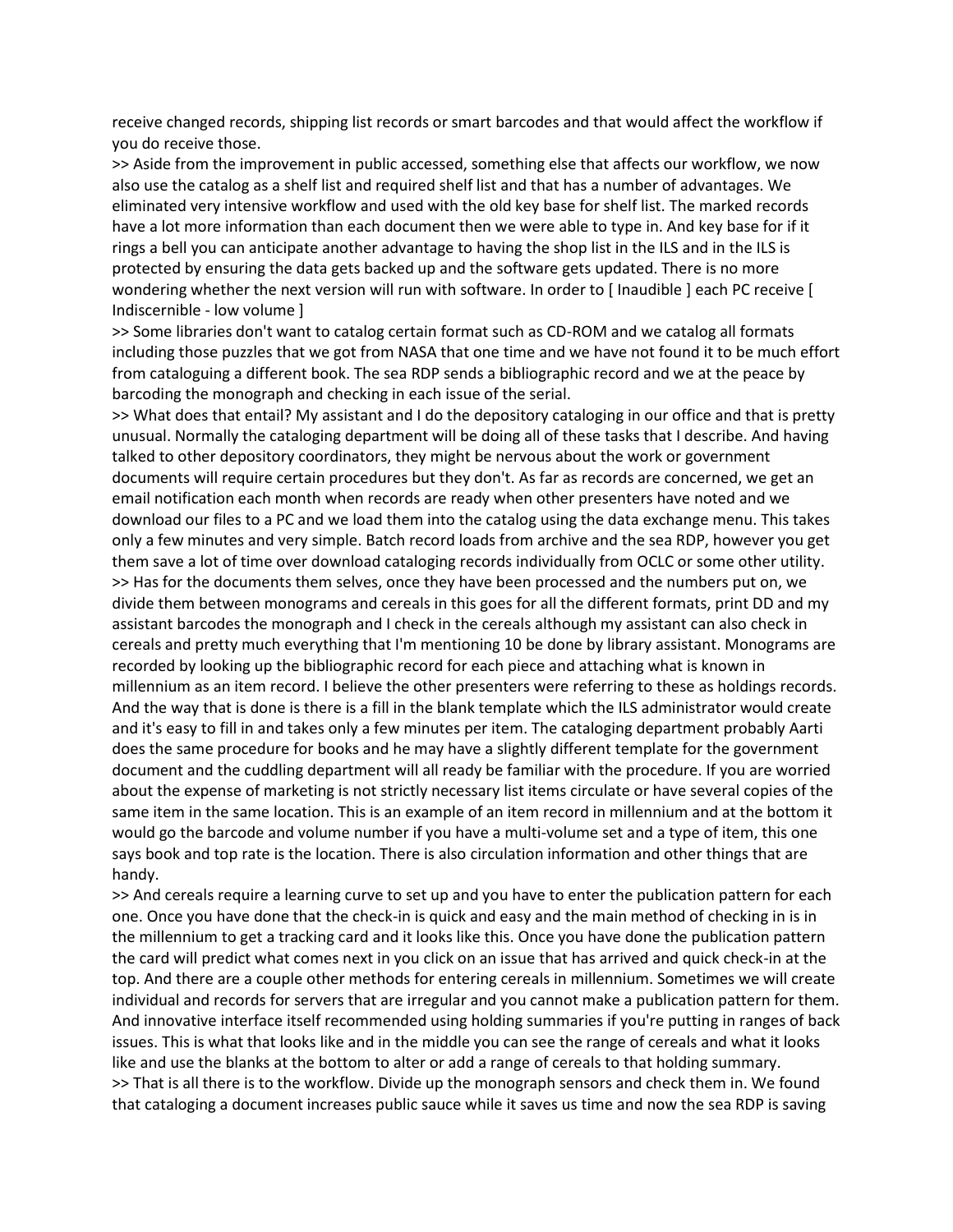us money on the purchase of the record. If you have any questions about specific commands or anything we use, you can contact me and I'm sorry the email did not, out to clearly but it is LSA URS at LSAURS@NPL.org. Thank you so much. I will turn it over to Laura Flint.

>> Thank you so much Jim, Arlene and Liza. I want to remind everyone if you have a question to feel free to type it into the chat box. There has been great discussion in the chat box. You have always been helpful and there are comments there but I will start with questions that I believe it is for Jim. And we recently implemented sera and how we switch our files? Can the file we pick up at the market of STP site be in UTS site eight?

>> Yes we can put that out in UTSA [ Inaudible ] . Just a flick of the switch to set that up so I will take care of that when I get back to my office.

>> That was easy.

>> This is from and to Liza. What language do you use to load the [ Inaudible ] program ?. It is -- >> It is written in [ Inaudible ] he could write it in a more up-to-date computer language but this one works and he will retire. It is Visual Basic's fix.

>> I'm sure he will be happy to share it with you if you want.

>> For Meredith, anyone else using Elma and if you are and you want to be a point of contact, feel free to respond in the chat. Again this is Kathy from GPO know what to say that we have a group of folks that have volunteered to service points of contact. They are called the CRP D buddies and we have folks who use the different library systems out there for the most part. Contact us and I know the folks at [ Inaudible ] are aware of the system and can be helpful . If you have points of contact from the presentation and feel free to contact us at GPO also. The contact information is, a form on the webpage but I am KB [ Inaudible ] and feel free to ask for a sea RDP buddy. Thank you to all the folks who have [ Inaudible ] buddies and volunteered to serve with this fiscal year we appreciate it.

>> Does anyone else have WMS?

>> Monica I know there are a few. Again you can contact us at DPO and I'm not sure if anyone using the system will volunteer that we can find out if they can be points of contact for you.

>> There are not that many out there.

>> I know I saw one more question. Is the easy way to track broken links with online systems? >> I know I checked them post loading and I will not say this is easy. But we have what we call a click tracker and a piece of software that records all the clicks in the catalog. And it gives us report. Every day I can look at this and see what has been click. It is reactive rather than proactive and really they fixed them quickly and it is not that, we love the links work but concerned what people are clicking on. >> Liza, if you have the opportunity to type a little bit of that in the chat box, and we appreciate it because the voice, the sound didn't come through perfectly for everyone.

>> Thank you I will do that.

>> I believe I have asked all the questions. If I miss a question, my apologies. Please feel free to type it in again and remind me. There were comments, in case people Heather check closed there was comments and Dominic said we started loading suppressed for microfiche also and for the same reason I am not sure in the context of that. And we waited many changed records and still load if we [ Inaudible ] from the catalog .

>> I'm not sure I got the context of their sorry.

>> And if you're waiting for a [ Inaudible ] the carefully if you want to receive changed records are not ever said we do not get changed records but we do get the OCL records. They are kept current. >> And Jim said we can provide OCL records at no charge. You can contact archive directly or appear at GPO we can share that information.

>> Is the software free for the click tracker?

>> It is made in house and we wrote it in-house. I'm sure we would share it with you.

>> I am writing this on the Chad.